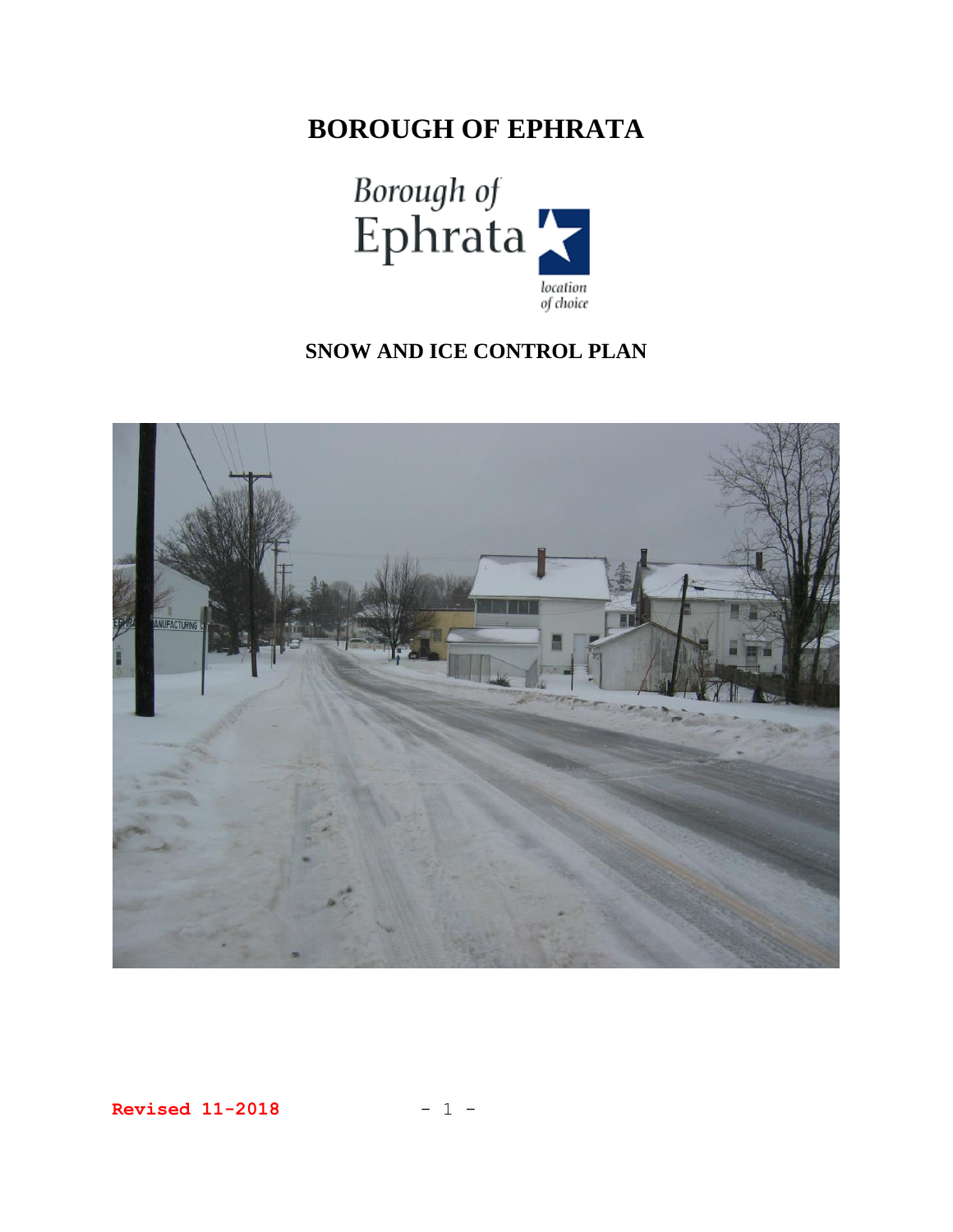## **BOROUGH OF EPHRATA PUBLIC WORKS DEPARTMENT SNOW AND ICE CONTROL PLAN**

#### INDEX

## I. **SCOPE OF THE PLAN AND GENERAL INSTRUCTIONS**

Public Awareness Pre-Winter Preparation Post Season Requirements

#### II. **STORM ALERTING PROCEDURES**

#### III. **SNOW EMERGENCY**

## IV. **SNOW PLOWING DETAIL**

Equipment Applications Plowing Snow Hauling

## V. **SPECIAL ASSIGNMENTS**

Plowing Sidewalks New Developments Problem Areas

## VI. **SAFETY**

Personal Equipment Accidents

## VII. **MISCELLANEOUS**

Street Listing

**Revised 11-2018** - 2 -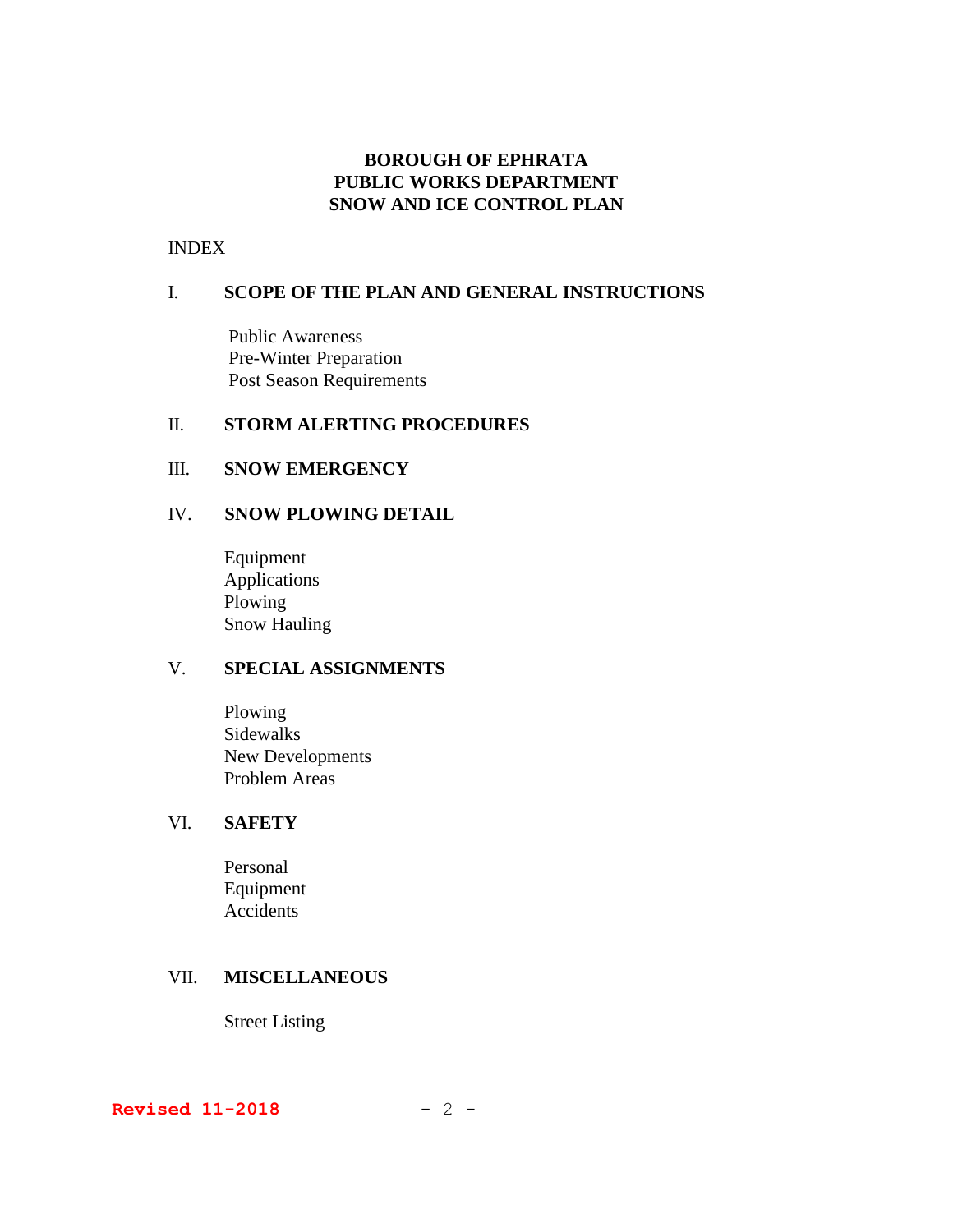## **BOROUGH OF EPHRATA PUBLIC WORKS DEPARTMENT SNOW AND ICE CONTROL PLAN**

#### I. **Scope of Plan**

The Borough of Ephrata has an area of approximately 5.28 square miles inside the borough limits and approximately 72 lane miles of streets.

It is our objective as a Borough to meet the needs of our residents and travelers by providing safe street conditions during snowstorm events. **Our goal is to provide the best service possible in the most efficient manner at the lowest cost to the taxpayers.** To perform this service, it is essential that the salting, chemical application and plowing operations be conducted in a professional manner and that equipment is properly maintained, materials are in sufficient stock and staff are trained.

This plan is intended as a **S**tandard **O**perating **G**uidelines **(SOG)** manual for winter storms. The SOG is intended to be somewhat flexible since no two storms are alike and varying procedures can be applied to different storms. This SOG covers all major assignments of personnel, salt applications, plowing routes, and additional support information.

All winter emergency operations are a team effort and will be conducted as such. There are times when individuals will perform certain functions on their own, as directed by the Public Works Superintendent, but the final results reflect on the entire Borough Organization.

#### **Public Awareness**

It is our objective to educate the public as much as possible in an effort to establish service expectations. In an effort to do this the Public Works department will do an annual snow information distribution either by mail, media or web site. The Borough will use a Public Notification system called Swiftreach to notify residents of cul-de-sac.

The Borough of Ephrata will make every effort to assist the vehicular and pedestrian traffic during inclement weather. The citizens of Ephrata can help with the effort by considering these points:

- 1. Knowing the salting and plowing procedures
- 2. Knowing how to avoid having snow pushed into your driveway
- 3. Park vehicles off of street whenever possible
- 4. Clearing sidewalks within 24 hours
- 5. Do not throw snow into the street
- 6. Remove snow from hydrant areas around your property
- 7. Only drive when absolutely necessary

#### **Revised 11-2018** - 3 -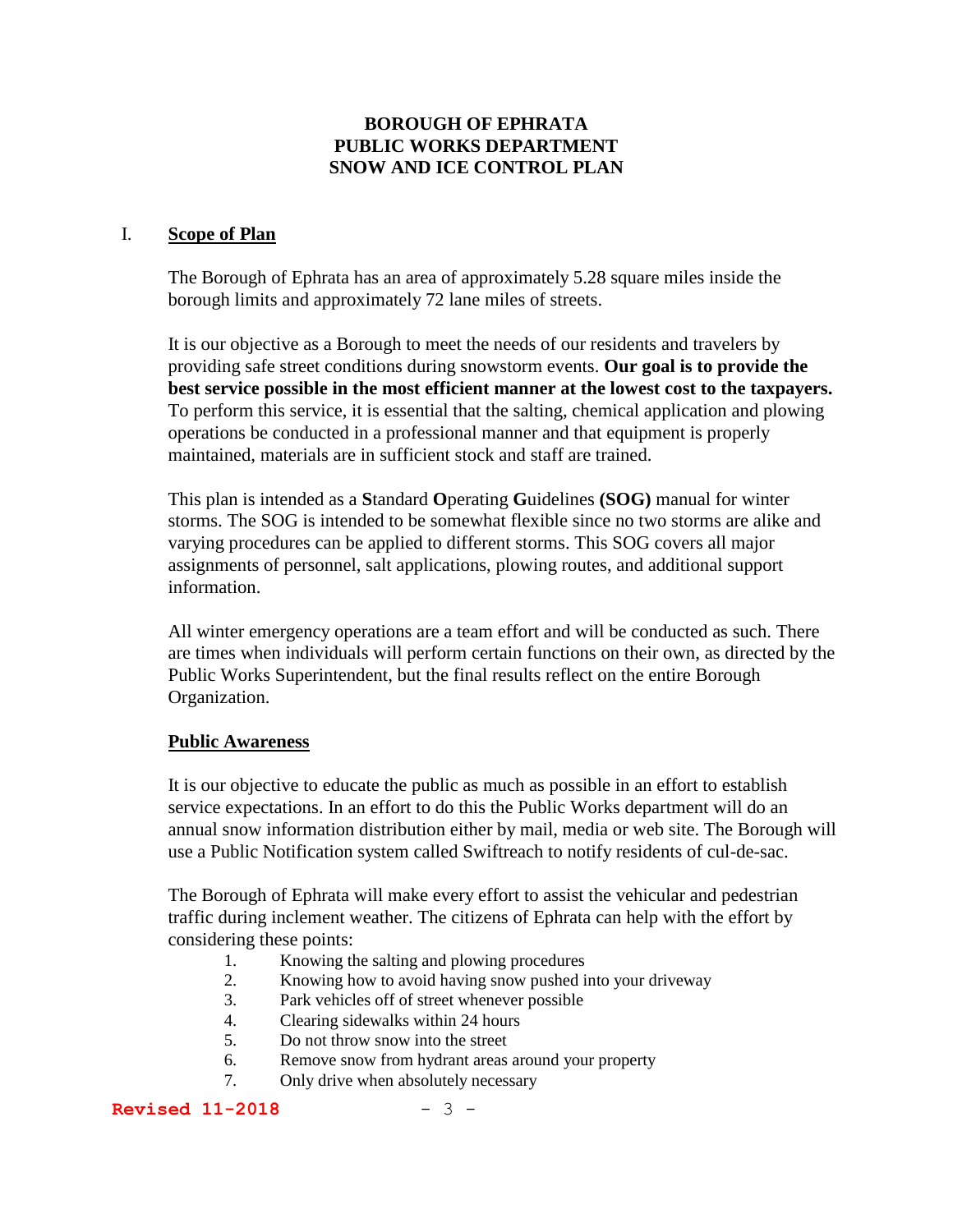## **Public Communication During and After the Snow Event**

In order to communicate and track the snow events, we have created a computerized snow event logging program and have implemented the following status of snow removal:

#### Stage A – Maintenance

- 1 Snowing -Placing of anti skid material on roadways
- 2 Snowing Plowing begins at 2" of accumulation and continues till snow stops
- 3 Snowing Plowing of travel lanes on arterial roadways
- 4 Snowing Plowing of travel lanes on collector roadways
- 5 Snowing Plowing of travel lanes on local roadways

#### Stage B - Snow Clearing

- 6 Snow stops Plowing continues on arterial, collector and local roadways
- 7 Snow stopped Crews pushing back to curb line on arterial, collector and local roadways
- 8 Snow stopped Crews widening intersections
- 9 Plowing of alleyways, cul-de-sacs
- 10 Plowing of parking lots
- 11 Clearing of sidewalks and Linear Park Trail

Stage C – Snow Removal

- 13 Hauling of snow from cul-de-sac
- 14 Removal of snow from Central Business District and Parking Lots
- 15 Clearing of crosswalks in Central Business District and school walking routes

#### Stage D - Wrap - up

- 16 Opening of storm drains for melting run off
- 17 Placing of anti skid on trouble areas from freeze thaw cycle
- 18 Check all streets and alley for areas where residents pushed snow in the streets

The Public Works Superintendent or his representative will post on the snow event program what phase the snow removal operation is in and estimated time to complete the phases. When customers call in to report a problem or concerns it will be documented on the snow event program that all Borough employees will have access to and be able to retrieve information. The person taking the call can then give real time information to the customer and they will be able to inform the customer of the phase of the operation. The customer will be asked to leave their name and phone numbers so that we may follow up after the completion of the snow removal operations.

#### **After Hour Calls**

Currently after hour calls are received by the voice mail system and or the police department.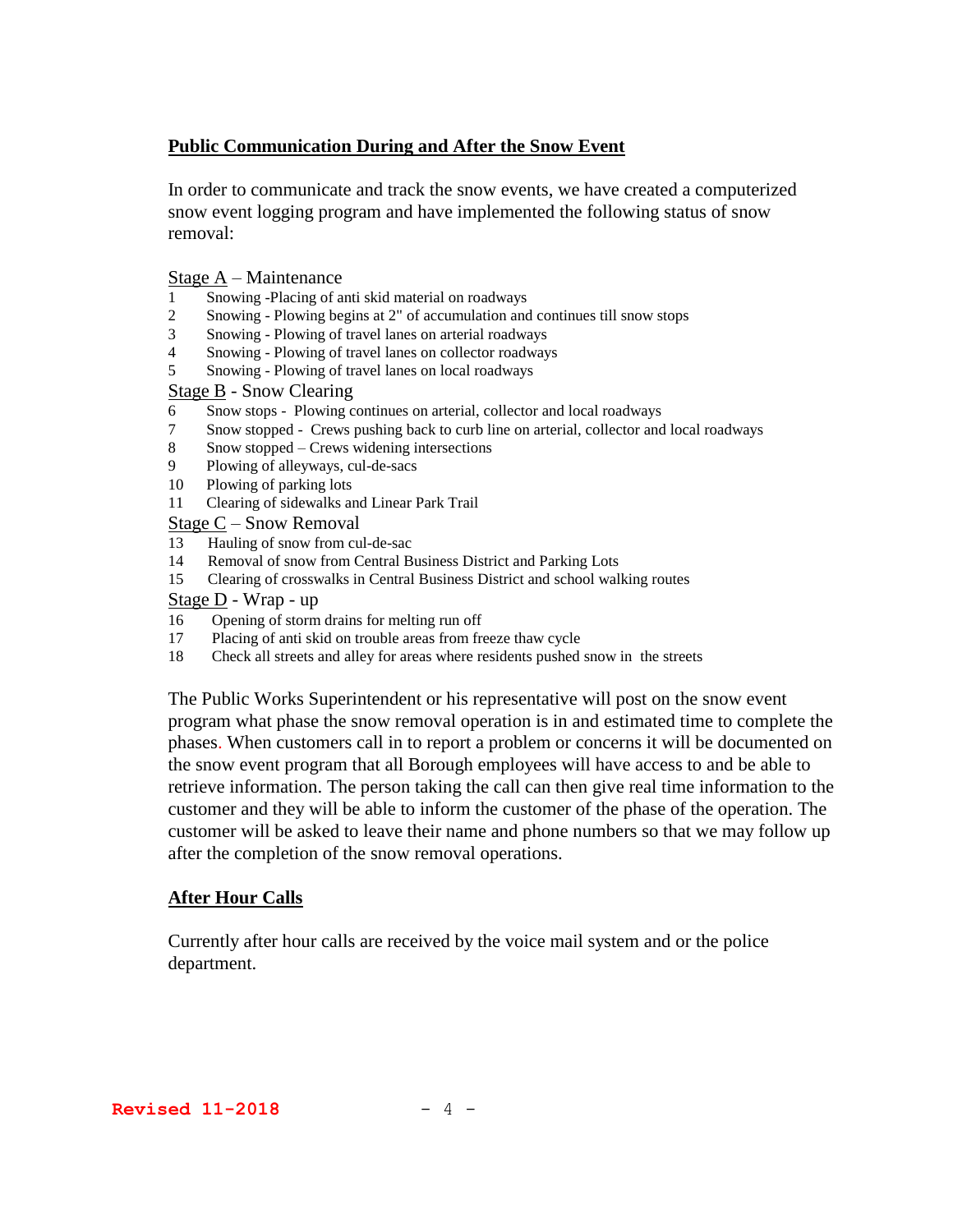## **Pre-Winter Preparation**

1. Training for operational personnel is vital for success of a very difficult task such as a snowstorm. The Borough will conduct training in early November of each year to assure that equipment operators understand how to operate and care for plows, spreaders, and loaders. Employees shall receive a full review of snow plowing and salting routes, as well as the knowledge of how and when salt should be applied.

2. All equipment needed for winter emergencies will be operationally checked and prepared for service by November 23rd.

3. Materials needed for a winter emergency such as chains, salt, wiper blades and hydraulic hoses will be inventoried and stocked as required.

4. A list of contractors shall be maintained in the event that additional resources are required for snow removal and snow hauling. This list will be updated by the Public Works Superintendent every fall and will identify a contact person and phone number. Any contractors that are used must have on file with the Borough a Certificate of Liability form.

5. Public Works employees will be updated as to the status of all new development streets in the Borough. The Developer will be notified of the Boroughs procedures on snow removal.

6. Public Works is investigating and building a Salt Brine system that would allow the department to apply salt brine to roads, sidewalks and the trail prior to winter events.

#### **Post Season Requirements**

All equipment must be checked for wear or defective parts. This will be completed by April 1st. Any necessary parts will be ordered and repaired if necessary.

All equipment shall be cleaned, greased, flushed out, or repaired prior to it being put away for the season.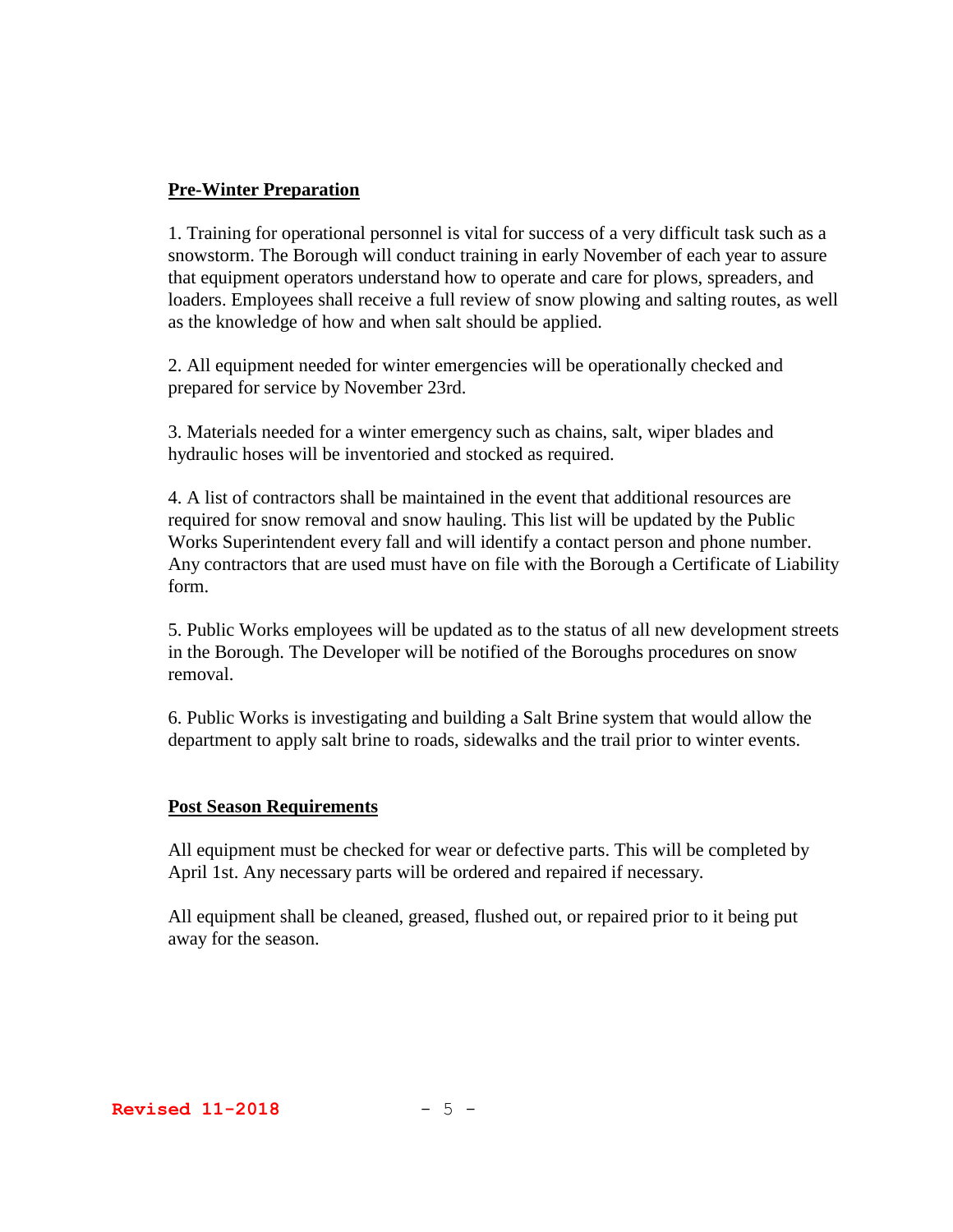## II. **Storm Alerting Procedures**

If a storm develops during regular working hours the Public Works Department will determine when to put equipment on the streets. This time will be based on weather forecasts and police department information.

When a storm develops during off duty hours, the shift supervisor of the police department will notify the Public Works Stand-by crew by cell phone as to weather alerts and road conditions. The shift supervisor and the Public Works Stand by crew shall determine when to mobilize. If a mutual decision cannot be reached, the Superintendent of Public Works will make the final decision. All police will be updated yearly regarding the appropriate procedures to follow in alerting the Public Works Department. Conditions must warrant a response condition before crews are to be called in to begin snow and ice control procedures.

If a major storm is anticipated, crews will be dispatched as soon as possible after precipitation begins. The Stand by crew and the Public Works Superintendent will authorize additional crews when necessary. If conditions warrant, personnel should be called in to operate all available equipment. Our goal will be to clear the streets as quickly as possible to avoid future problem areas.

When operations are expected to extend beyond regular hours, the Superintendent will assign overtime and/ or change shifts in accordance with in the Collective Bargaining Agreement. No employees shall work longer than **16 continuous hours** without approval by the Borough Manager.

Public Works crews will report periodically to the Public Works conference room to update streets on which snow plowing has occurred and when. This information will be processed and forwarded to the Business Office to help assist in answering customer concerns.

Documentation is a crucial part of the department's snow removal procedures. A storm report must be completed along with any other documentation by each crew member at the completion of his shift.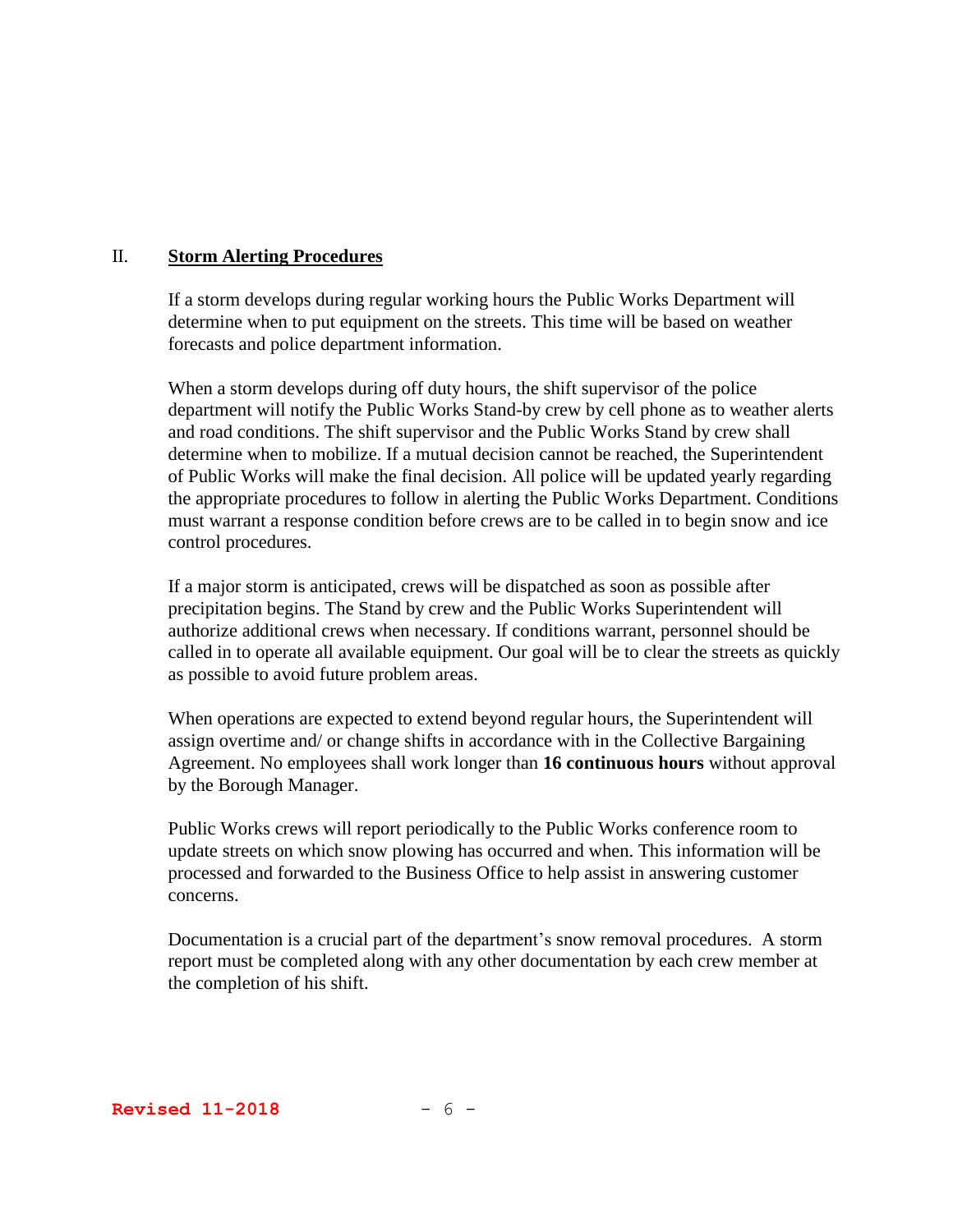## III. **Snow Emergency**

In order to combat the hazards of snow and ice a Snow Emergency may be declared. If conditions warrant, the Borough Manager will request that the Mayor declare a Snow Emergency. This should be in cooperation with the Commonwealth's declaration of a snow emergency. Once an emergency is declared, the following shall be notified.

| $TRAFFAX – Operations$ | $-717 - 744 - 8160$  |
|------------------------|----------------------|
| Cellular One           | $-$ Toll free $*222$ |
| <b>Infofax</b>         | $-717 - 744 - 8160$  |

Once the snow emergency is lifted, TRAFFAX shall be notified by the Borough representative of the cancellation of the emergency.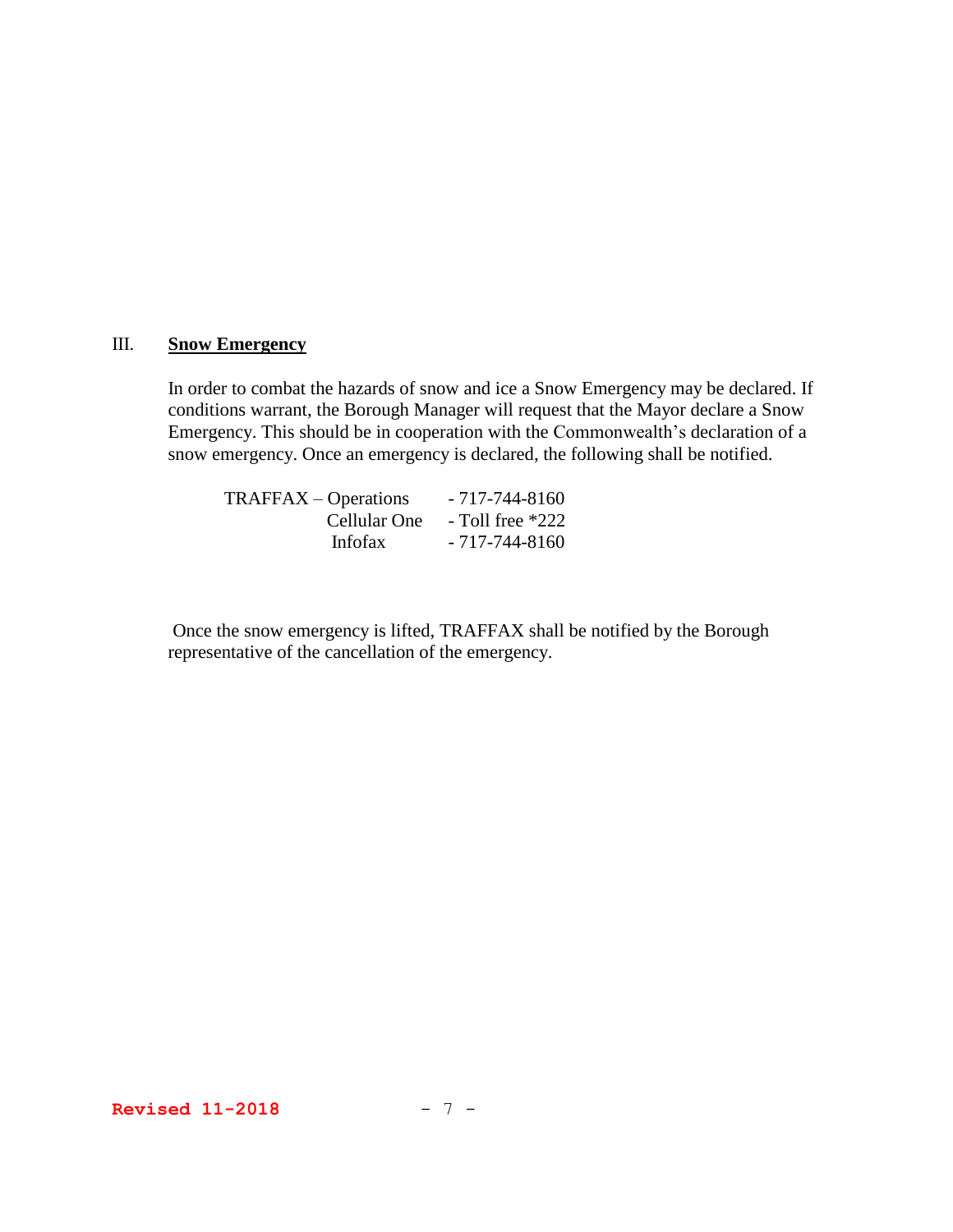## IV. **Snow Plowing Details**

## **Equipment**

All equipment used in the winter storm operations will be checked on a daily basis or at the end of each shift during a snow event during the winter season. The crew leader shall report any piece of equipment that is damaged or placed out of service to the mechanic as soon as possible. Each driver is responsible for the daily maintenance of the vehicle he/she is assigned to. Tire chains will be available for all large trucks. The installation and removal of the chains will be the responsibility of each driver. The following is an SOG for vehicles:

- 1. All vehicles used during the day will be topped off with fuel at the end of each shift.
- 2. Usage sheets shall be completed and turned in at the completion of each shift in vehicle.
- 3. Vehicles designated as stand-by vehicles are to be loaded with salt and calcium chloride and parked in such a way as to be easily accessible in case an emergency situation arises.
- 4. Each truck should be equipped with the necessary basic tools such as a flashlight, shovels, a de-ice kit, first aid kit, etc.
- 5. In the event of an anticipated storm, all equipment should be readied with chains and plows during the regular shift.
- 6. After the completion of each snow event, all vehicles will be unloaded and thoroughly washed out and serviced.
- 7. A complete inspection of all hoses, fittings, pins, plows, plow blades and spreaders shall be completed. Those in need of replacement will be noted and forwarded to the mechanic for the scheduled repair.
- 8. All tools, chains, floor jacks, etc. shall be cleaned and returned to their proper place at the end of every shift.

### **Applications**

The Borough uses approximately 2500 tons of salt and 500 gallons of calcium chloride in the average winter. This amount varies depending upon the severity of the winter season. The following procedures will be implemented in the salting phase of any winter operations.

#### 1. **Personnel shall not overload the trucks with salt and calcium chloride.**

- 2. Salt will be wetted with Calcium Chloride when temperatures fall below 32 degrees.
- 3. Wetted salt will be applied when snow starts to lie on the streets or when rain begins to freeze on the roadways. Wetted salting operations shall be in accordance with the street route assignments.
- 4. Steep grades and at stop signs on grades must receive special attention and extra applications.

#### **Revised 11-2018** - 8 -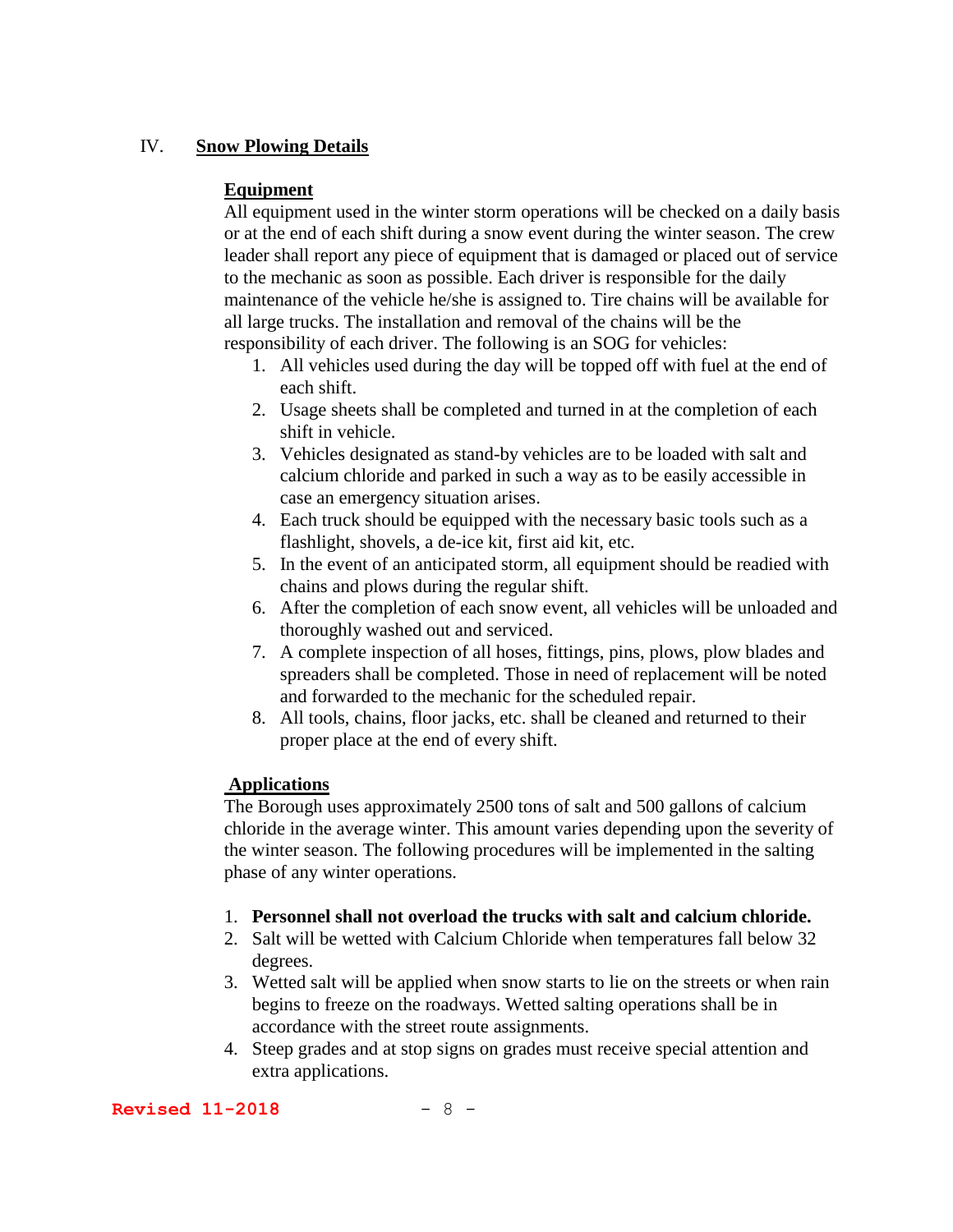- 5. The application of the pre-wetted salt shall be placed down the middle of the street whenever possible so that the melting will start on the crown of the street and go down both sides.
- 6. Salt applications will cease when snow reaches a depth of 2.0 inches and continues to fall.
- 7. The spinner should be set at a level that minimizes usage and optimizes effectiveness of the application. Do not over apply salt.
- 8. Each truck will have a form to record salt and calcium chloride usage and shall be turned in at the end of the shift.

## **Plowing**

The Borough uses a variety of snowplows each having their own unique uses. The following procedures will be implemented in the plowing phase of any winter operations.

- 1. Plowing is to begin when the accumulation reaches 2.0 inches and snow continues to fall.
- 2. Snow plowing equipment should travel in the direction of traffic flow.
- 3. The speed of the plow is normally 15 mph, but will vary with the amount and type of snowfall. Efforts to minimize damage to private property are a key factor in regulating vehicle speed.
- 4. Every truck is assigned a specific area with a map of those streets and the special areas. Drivers should use the maps to keep track of their progress and turn them in at the end of their shift.
- 5. Upon completion of the maintenance phase of the operation, the pushing back phase will begin. During this phase great care should be taken in NOT PUSHING the snow onto sidewalks.
- 6. Tandem plowing should be used when and wherever possible. Together one large and one small plow will clear each arterial street as defined below. The larger plow should follow slightly behind the smaller plow and overlap to pick up the windrow.
- 7. Trucks will be assigned as follows:

| Dump Trucks                       | #55 #56 #57 | Salting and plowing mapped areas    |
|-----------------------------------|-------------|-------------------------------------|
| Pick-up Trucks                    | #52 #58 #54 | Assisting in plowing mapped areas   |
| Small dump truck                  | #69         | Salting and plowing as identified   |
|                                   |             | on the street list.                 |
| Flatbed pick up with V box#59 #66 |             | Plowing of alleys                   |
| Loaders                           | #62 #68     | Plowing of cud-de-sac               |
|                                   |             | Assist plowing during major events  |
| <b>Backhoes</b>                   | #63 #64     | Plowing parking lots                |
| Skid steer                        |             | Sidewalks in CBD                    |
| Toolcat                           |             | Sidewalks / parking lots / Rails to |
|                                   |             | Trails                              |

**Revised 11-2018** - 9 -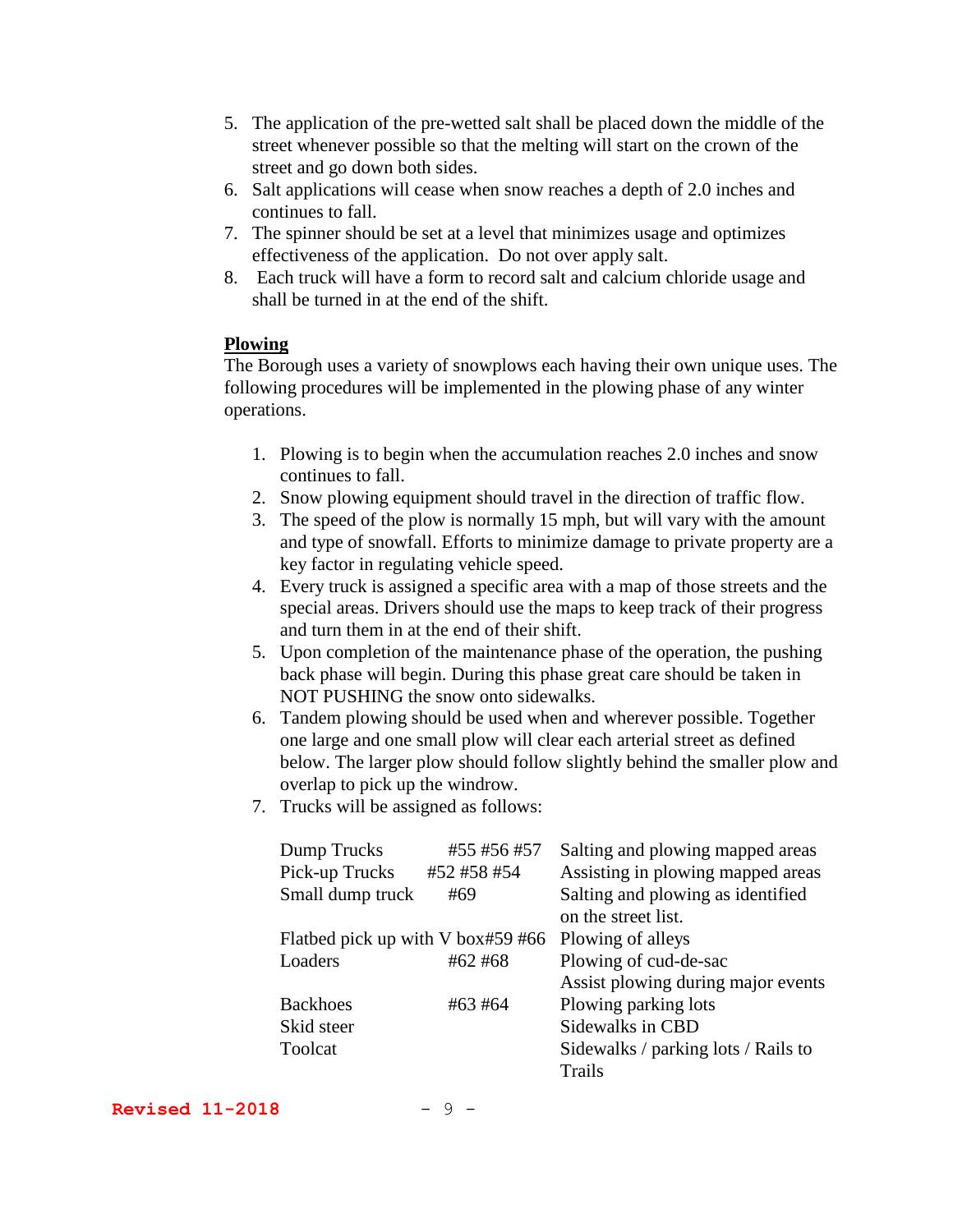8. Generally, streets will be plowed based on the following sequence and availability of equipment:

(street listing on page 14)

\* Arterial Streets are first - as identified on the street listing.

\* Collector Streets are second - as identified on the street listing.

\* Local Streets are third - as identified on the street listing.

\* Alleys and Cul-de-sacs are fourth

The crew leaders will make adjustments as conditions and equipment availability warrants.

#### **Snow Hauling**

If snow accumulation is great enough to impede street parking and /or pedestrian safety in the Central Business District, the Superintendent of Public Works shall prepare a list of snow removal locations. Contract forces may be used in conjunction with Borough forces during this phase of snow removal.

#### V. **Special Assignments**

#### P**lowing responsibility**

The Public Works Department will clear the streets of the Borough. No call-in issues will take priority over the scheduled routes without the approval of the Public Works Superintendent or the Borough Manager. The mechanic and construction tech can be assigned to assist if necessary and may be put on standby when a major storm is anticipated. Staff from other departments may assist in the snow removal procedures. The following special assignments shall be in effect during a snowstorm.

> 1. The Public Works crew will be responsible for maintaining access to the following areas: Borough Hall, Downtown Parking Lots including the Railroad Station, West Franklin Street and the Linear Park Trail. A list of parking lots is attached

2. The Wastewater Treatment Plant personnel will be responsible to clear all areas associated with the WWTP. This includes plants 1 and 2, all pumping stations. Water Operators are responsible to clear all water facilities sites.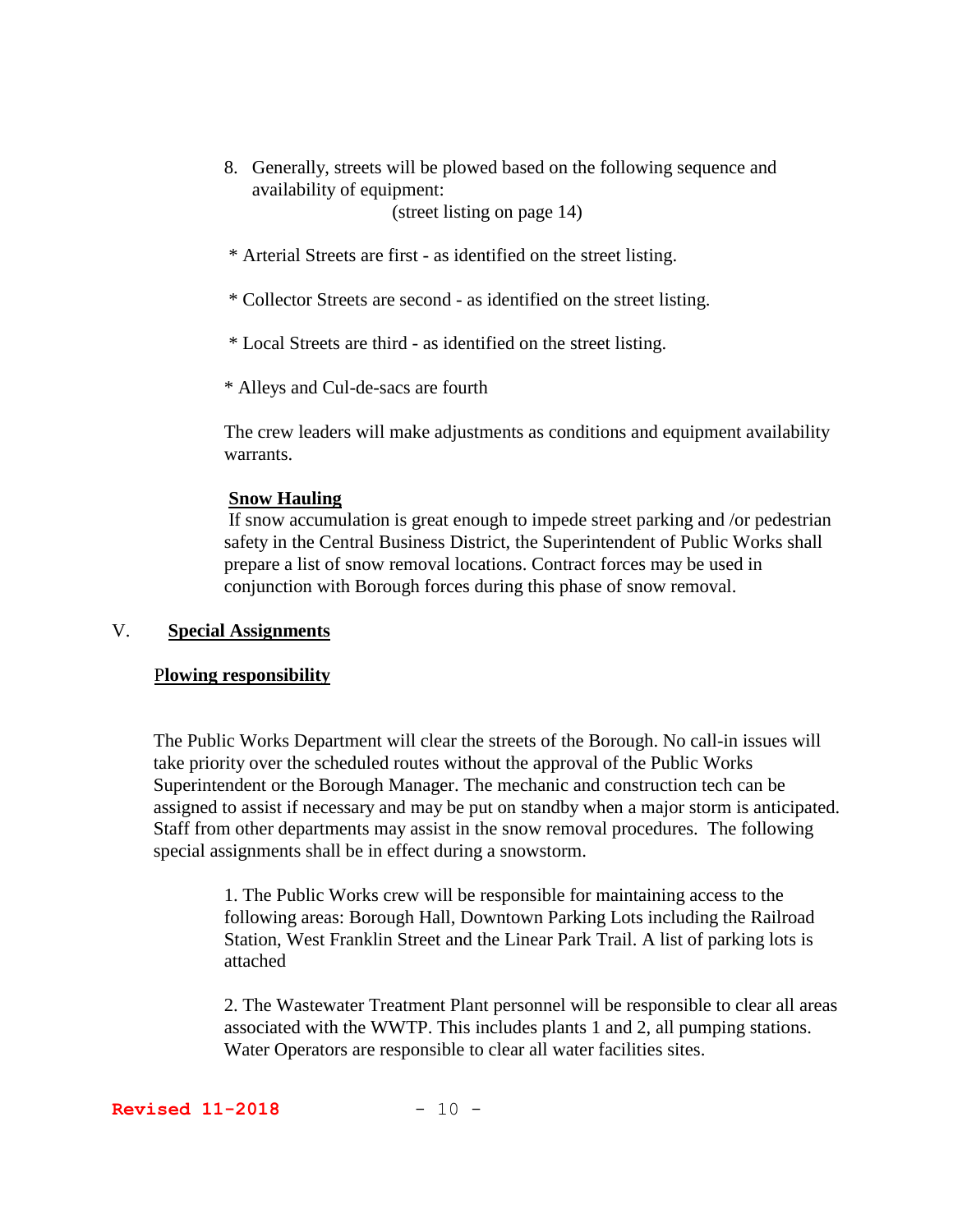3. The Electric personnel will be responsible to clear all driveways, sidewalks, and parking areas associated with the Electric Department and the Water Treatment facility. The Water Plant personnel will help if available. The Electric Department will also plow the substation. Electrical emergencies will supersede any snow and ice removal efforts.

4. The Fire Departments will be responsible for clearing areas associated with their property. This includes sidewalks, driveways, and parking lots. Public Works will assist to the best of their ability, to aid the Fire Company in serving the public, by clearing the apron, emergency parking spaces and the driveway at Pioneer and Lincoln.

5. The Recreation Department will be responsible for clearing the following areas: Recreation Center, June Haller Property, Playground areas, and the Public Library.

#### **Sidewalk Clearing**

Codes will begin checking sidewalks approximately twenty-four hours after the snow stops falling. They will begin checking the two elementary schools, middle school and the high school. Major pedestrian routes throughout the borough will follow as well as checking any complaints received. Door hangers will be left on properties that fail to clear any kind of a path unless it's a multi-unit and then the property owner will be contacted. A list will be kept of non-compliant properties and they will be re-checked twenty-four hours after leaving the door hanger. If the occupant fails to clear a path or contact us to request a short extension, a citation will be issued. At that time Codes will make arrangements with an outside contactor to have the sidewalks cleared and the borough will invoice the property owner for 110% of the cost of the service.

Snow covered public sidewalk complaints should be forwarded to Codes who will maintain a list. The list will be checked frequently to confirm the sidewalk conditions. A list of sidewalks maintained by the Borough is found in attachments.

#### **New Development Streets**

It will be the Public Works Superintendent's responsibility to visit all new developments within the Borough to ensure proper snow and ice removal has occurred. Any street that is not part of the Borough Street network and has not been properly cleared shall be addressed in the following manner:

- \* Call the developer to initiate private clearing.
- \* If there is no response from the developer, the Borough shall clear the street and invoice the developer.

**Revised 11-2018** - 11 -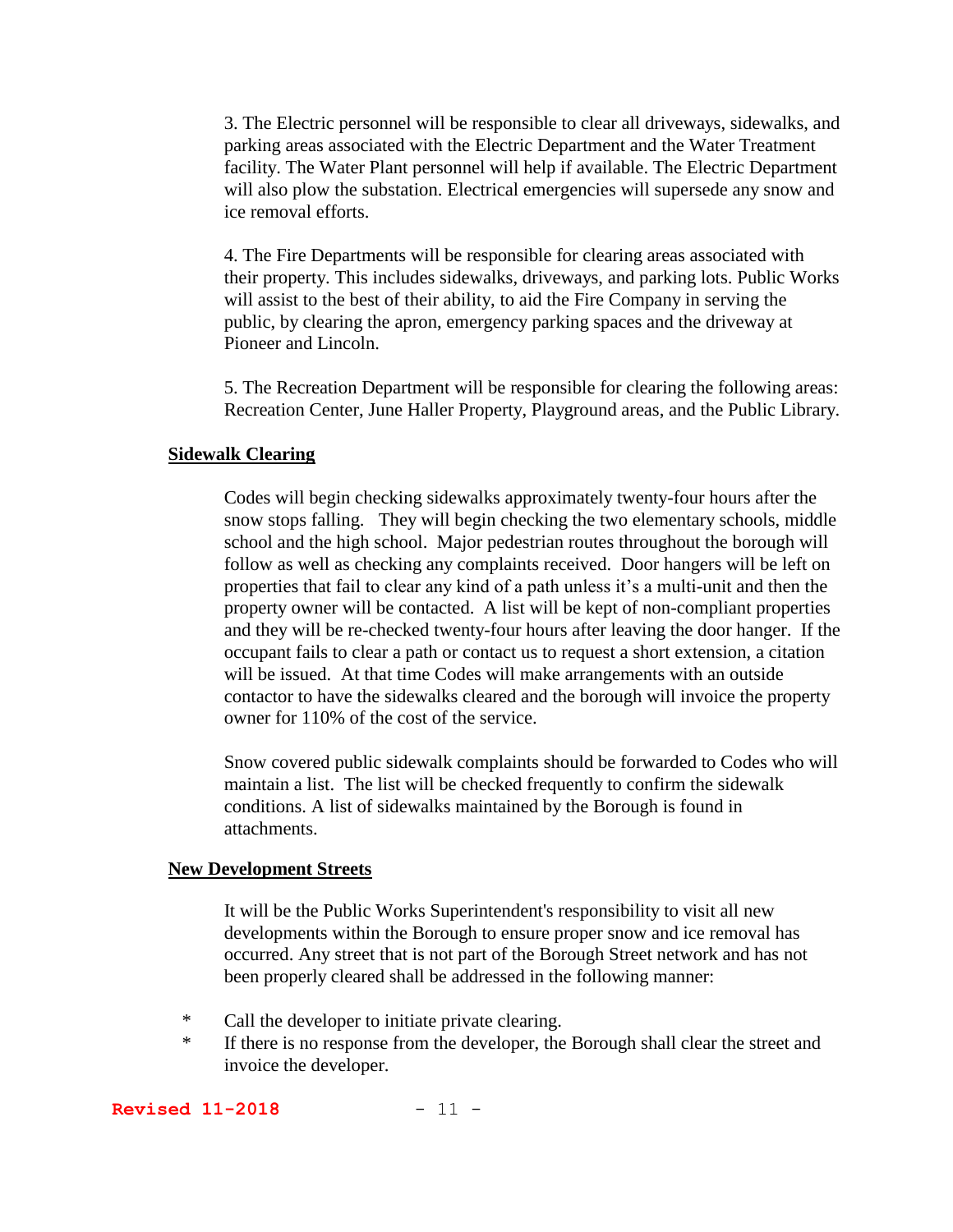#### **Problem Areas**

Michael Court - Due to the property owned parking stalls and the dog bone island, Truck # 69 is used for clearing the roadway only; all other snow removal is property owner's responsibility

Linda Terrace - due to the narrow street parking and radius of this circle, truck #69 is required for all plowing and salting.

North Market Street - this street is difficult to plow and residents should be encouraged to park on only one side of the street if possible.

Duke Street - this street is difficult to plow and residents should be encouraged to park on only one side of the street if possible.

Letters will be sent to residents of Michael Court, Linda Terrace, North Market Street and Duke Street each year advising them of these problems and asking for their cooperation in our snow removal efforts.

Grant Street - While not a collector street, this street must be plowed early and often to assure access.

Alleys should be plowed with pick-up trucks. A number of alleys have been identified as priority alleys due to the fact that the residents do not have any on street access. These alleys have been added to truck #69 primary routes.

Cul-de-sacs should be plowed with the loader with a plow when possible. The following cul-de-sacs have been identified as cul-de-sacs that the snow can be piled in the middle of the street area. Gregg Circle, Glen Court, Gery Court, Sand Court, Farm Lane, Clover Court.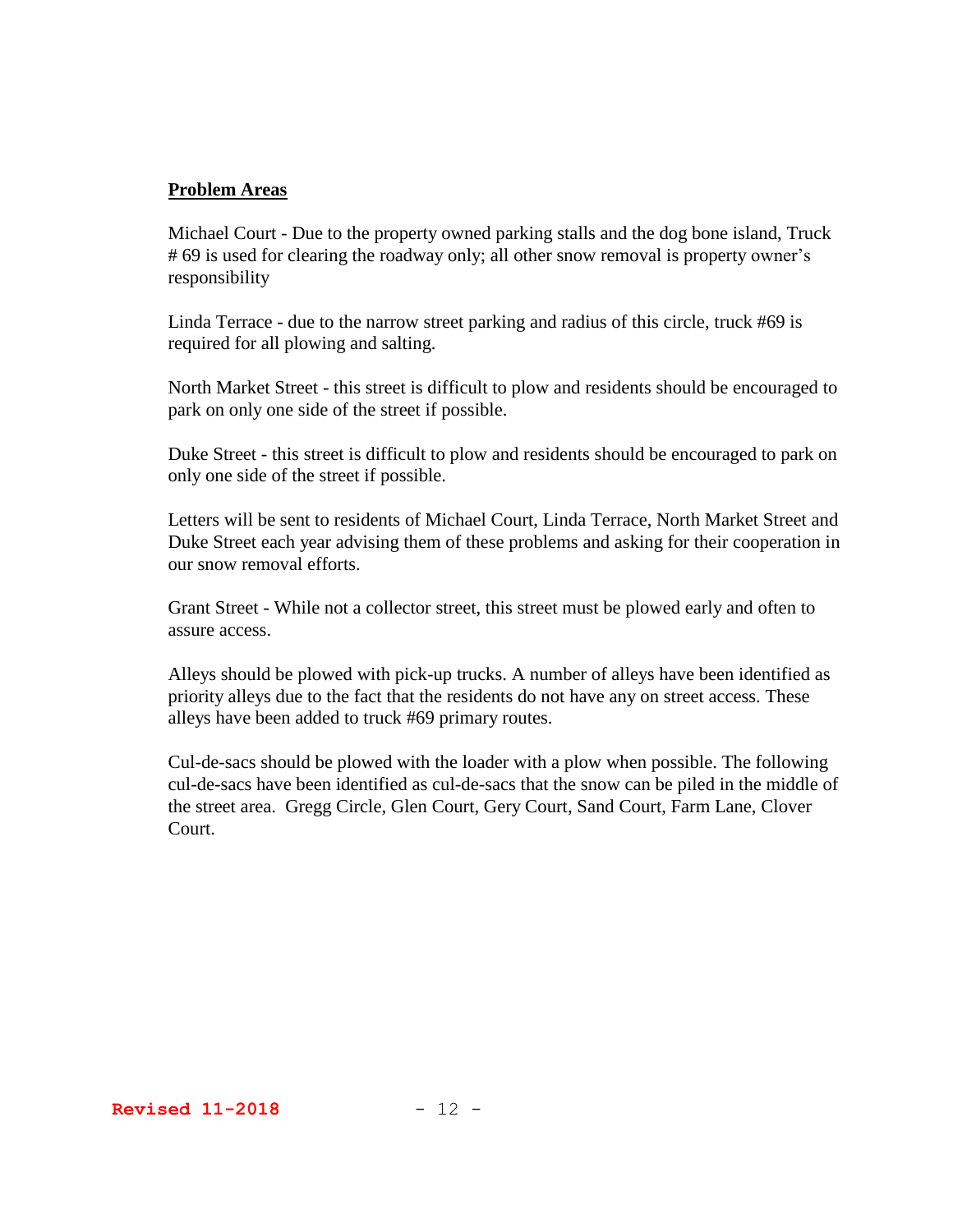#### VI **Safety**

Personal Safety - **DO NOT TAKE ANY CHANCES !!!** If a driver becomes sleepy, open the window, exercise, take a break or if necessary return to the garage for relief. Do not feel pressured to take chances and increase the possibility of an accident.

Equipment Maintenance - Each driver is to check the vehicle before use. Any deficiencies should be reported immediately to the Mechanic or the Superintendent. All safety features including lights, horns, seats belts, flags, etc. should be checked prior to departure. During periods of prolonged use (minimum once every 6 hours) the vehicle should be inspected and lug bolts should be checked. Each operator is to complete a safety checklist prior to departure.

Communication with Public – If driver is being flagged down to stop by a resident, the driver may stop; however, Driver should offer that all disputes or concerns be directed to the Public Works office. All drivers will have a business card of the superintendent to hand to the resident. At no time should the driver offer or assist the resident.

Accidents - **All accidents**, no matter how minor, must be reported immediately to the Crew Leader in charge or the Superintendent and the Police Department.